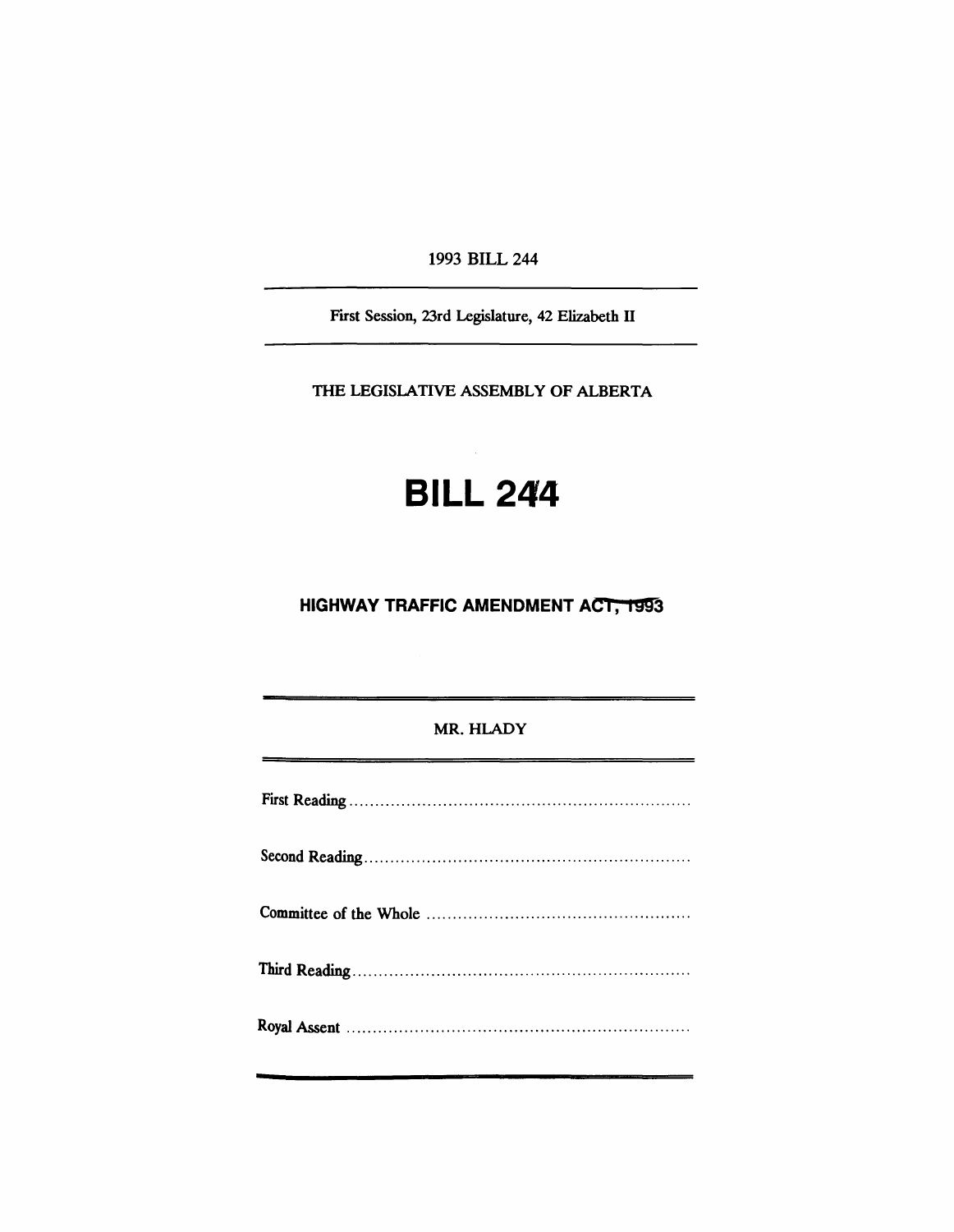*Bill* 244 *Mr. Hlady*

### **BILL 244**

#### 1993

#### **HIGHWAY TRAFFIC AMENDMENT ACT, 1993**

*(Assented to* , 1993)

HER MAJESTY, by and with the advice and consent of the Legislative Assembly of Alberta, enacts as follows:

- *1 This Act amends the Highway Traffic Act.*
- *2 The following is added after section 146:*

146.1(1) A person shall not ride a bicycle on a public highway unless the person is wearing securely on the head a protective helmet of a type approved by the Minister.

(2) A person shall not travel as a passenger on a bicycle on a public street unless the person is wearing securely on the head a protective helmet of a type approved by the Authority.

(3) Subsections (1) and (2) do not apply to any person

(a) who is in possession of a current certificate signed by a medical practitioner and certifying that the person is, for medical reasons, unable to wear a protective helmet or that, because of the person's physical characteristics, it would be unreasonable to require the person to wear a protective helmet; or

(b) who, because of a religious affiliation or membership of a cultural group, is wearing a head-dress which makes it impractical for that person to wear a protective helmet;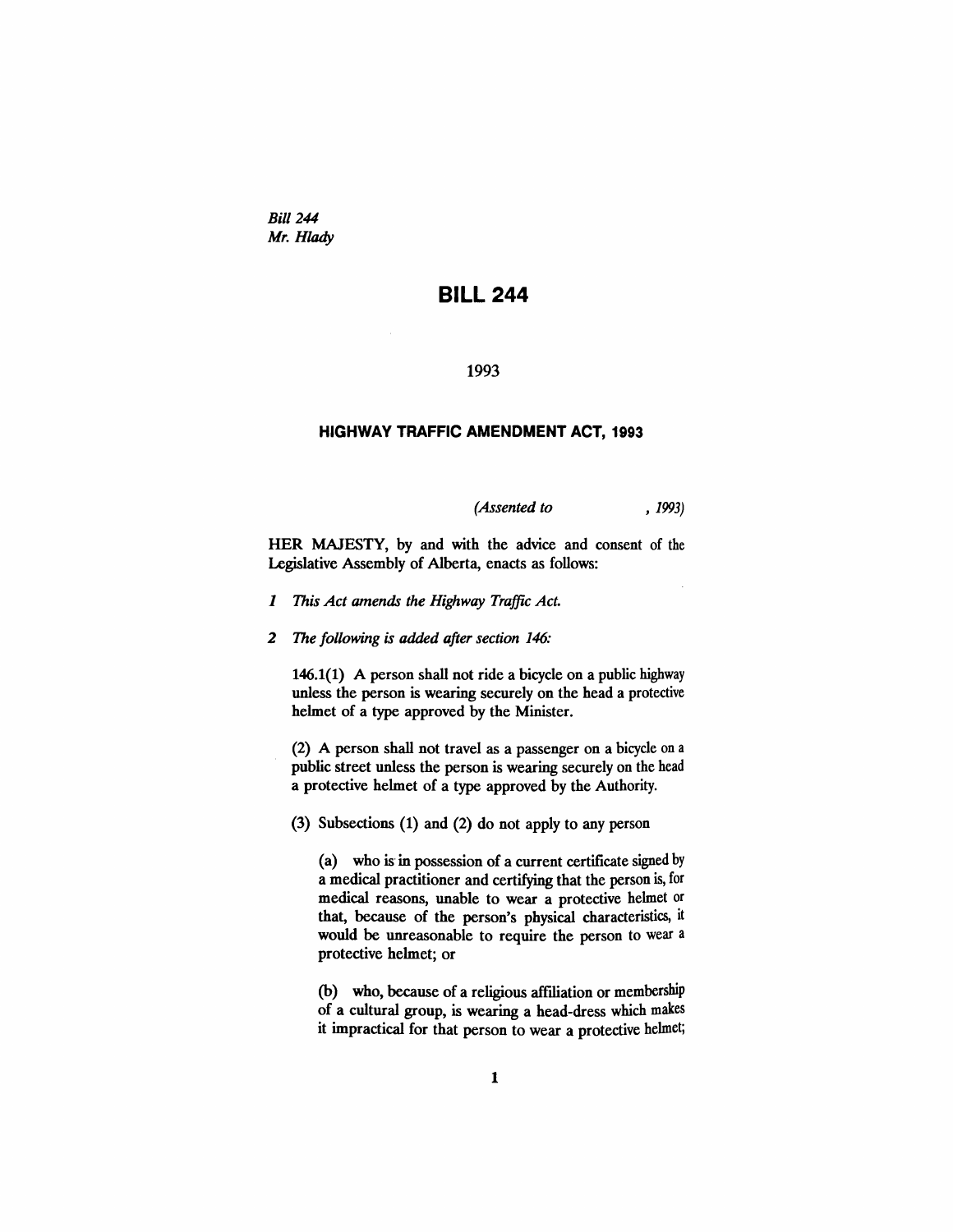## **Explanatory Notes**

1 This Bill will amend chapter H-7 of the Revised Statutes of Alberta, 1980.